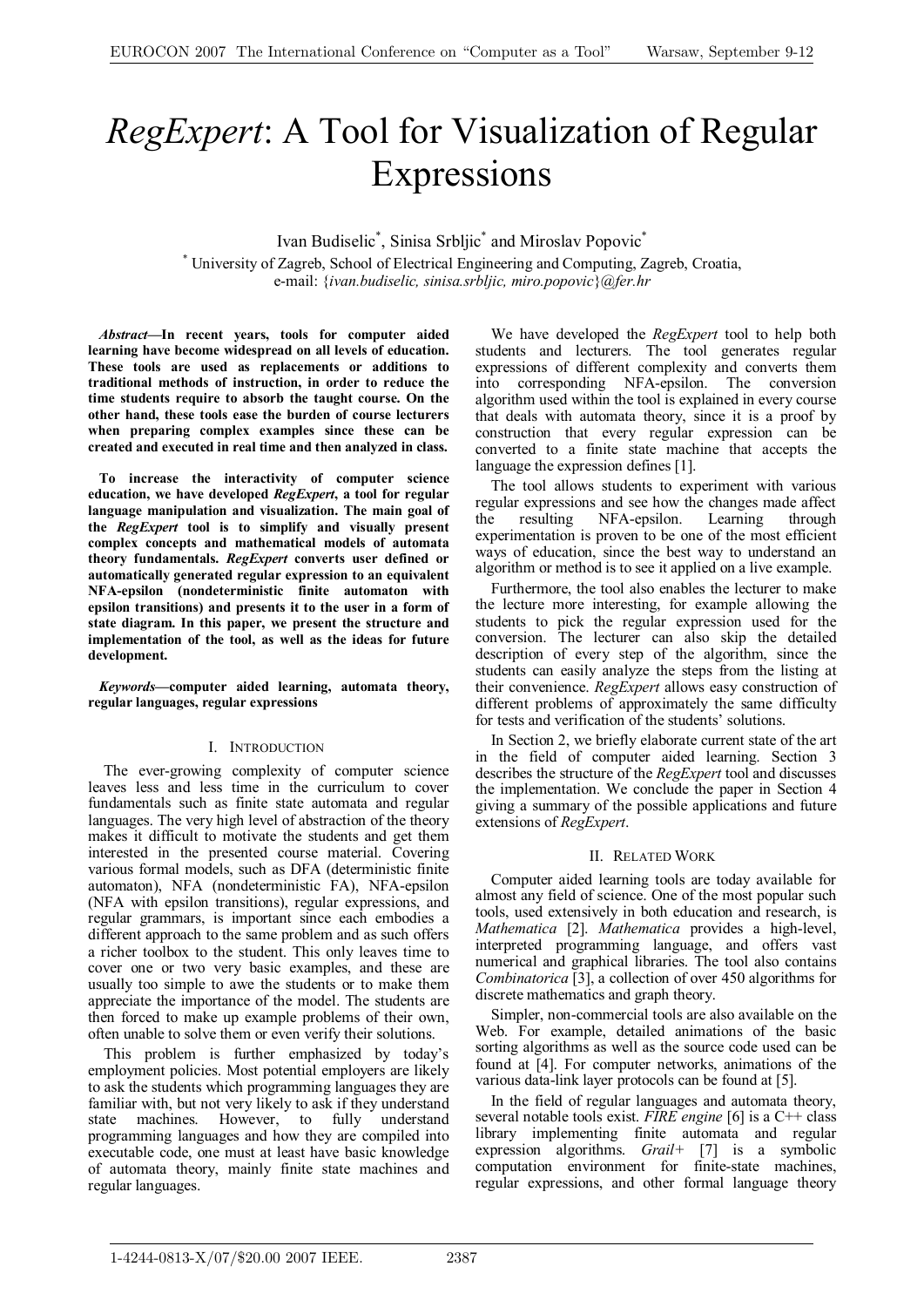objects. Using *Grail+*, one can input machines or expressions, convert them from one form to another, minimize them, complement them, and make them deterministic. *JFLAP* [8] is software for experimenting with formal language topics including nondeterministic finite automata, nondeterministic pushdown automata, multi-tape Turing machines, several types of grammars, parsing, and L-systems. In addition to constructing and testing examples for these, *JFLAP* allows one to experiment with construction proofs from one form to another, such as converting an NFA to a DFA to a minimal state DFA to a regular expression or regular grammar.

*RegExpert* is not the first e-learning tool developed at the University of Zagreb. Prior to *RegExpert*, we have developed *Automata Simulator* [9] and *SoftLab* [10], both applicable in the field of automata theory fundamentals. *Automata Simulator* offers interactive generation and simulation of finite state machines. It supports all types of finite state machines: automata with binary output (DFA, NFA, and NFA-epsilon) and automata with general output (Moore and Mealy automata). *Softlab* is an extension of *Automata Simulator* towards a fully distributed e-learning tool. It allows better interaction between the student and the supervisor as the supervisor can monitor the student's progress and even assist in modeling more complex examples.

## III. THE REGEXPERT TOOL

The structure of the *RegExpert* tool is shown in Fig. 1. The tool consists of four main components: the user input/output interface, the regular expression generator, the converter of regular expressions to NFA-epsilon, and the Graphviz. *RegExpert* users input regular expressions either manually or using *RegEx Generator*, which generates regular expressions automatically. The former approach is useful to students for evaluating their paperwork solutions, while the latter approach allows for experimentation with different classes of expressions and helps lecturers to prepare student assignments.



Fig 1. RegExpert structure



Fig. 2. Configuration settings for generation of regular expressions

The *RegEx-to-NFAe Converter* transforms the input regular expression to a NFA-epsilon presented in the Graphviz *dot* language [11, 12]. The Graphviz *dot* language is a textual language for representing graphs and was chosen over a classical table representation since it allows for easy conversion to a state diagram. The *dot* language is simple enough to efficiently generate and to read out the table representation if necessary. Finally, Graphviz is used to convert the *dot* file to a gif image that depicts the state diagram of the generated NFA-epsilon.

The format and complexity of automatically generated regular expressions may be controlled using the *RegExgen Configuration* panel, as shown in Fig. 2. Input symbols consist of a single character from the specified *Input alphabet*. The *Character number* option roughly dictates the size of the expression. If the expression is split with the choice operator '+', the left-hand and right-hand expressions get the character number of the whole expression multiplied by the *Size reduction factor*. Therefore, it is imperative to keep the size reduction factor strictly less than one, in order to guarantee algorithm termination. The occurrence of the choice operator '+' is controlled by the *Or probability* setting. The final two options, *Arbitrary repetition probability* and *Appearance with arbitrary repetition probability*, determine the frequency of repetition operators in the generated expression. The standard regular expression syntax for appearance with arbitrary repetition *(expression)+* is replaced with *(expression)#* to avoid ambiguity with the choice operator '+'.

Fig. 3 presents the main *RegExpert* panel. The '*Generate RegEx'* button invokes the regular expression generator, and writes the generated expression into the text field. Alternatively, the user can edit the text field manually. The *'RegEx -> NFAe'* button converts the regular expression from the text field to the corresponding NFA-epsilon. In the resulting graph representing the NFA-epsilon state machine, epsilon transitions are marked with '\$<sup>'</sup>, the leftmost node of the graph is the starting state of the automaton, while the rightmost node is the single accepting state.

The conversion of the regular expression to the equivalent NFA-epsilon is done using a slightly modified algorithm from [1]. The structure of the state machine is not altered in any way, so the various steps of the algorithm are apparent in the image.